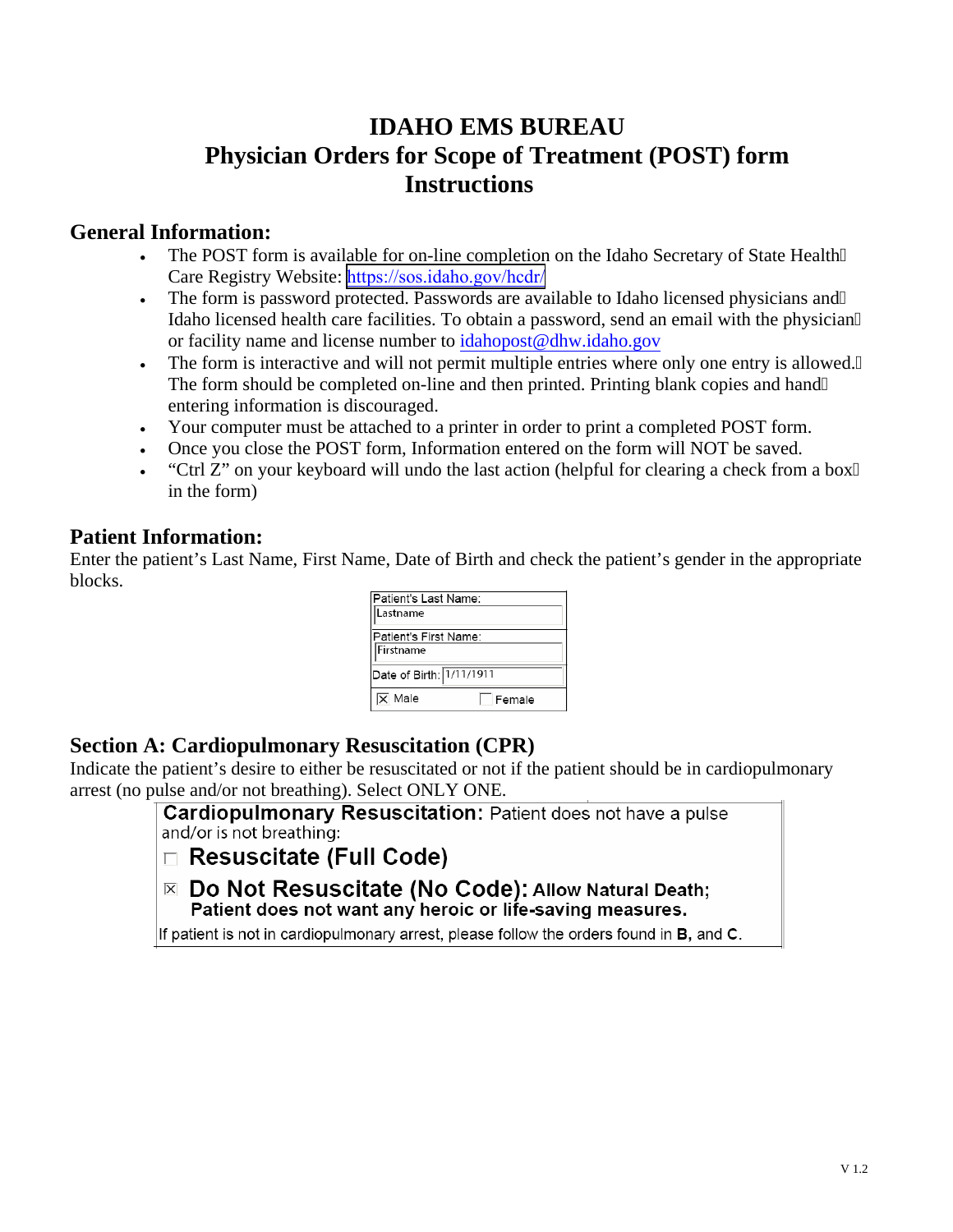## **Section B: Medical Interventions**

Level of interventions: Indicate the patient's wishes for the level of additional interventions that he/she will receive. The choices on the form range from very limited, comfort measures to aggressive interventions. Select ONLY ONE of these three options.

**Other Instructions:** In addition to the one selection for general "Level of Intervention", the patient may also add any additional specific intervention instructions not addressed on the form. If the patient chooses to defer additional intervention decisions to a surrogate, enter those instructions here.

| Medical Interventions: Patient has a pulse and/or is breathing: |  |  |
|-----------------------------------------------------------------|--|--|
|                                                                 |  |  |

 $\overline{\mathbb{X}}$  Comfort Measures: Please treat patient with dignity and respect. Reasonable measures are to be made to offer food and fluids by mouth and attention must be paid to hygiene. Medication, positioning, wound care, and other measures shall be used to relieve pain and discomfort. Use oxygen, suction and manual treatment of airway obstruction as needed for comfort. These measures are to be used where patient lives, do not transfer to hospital for life-sustaining treatment. Transfer only if comfort needs cannot be met in current location.

 $\Box$  Limited Additional Interventions: In addition to the care described above, you may include cardiac monitoring and oral/IV medications. Transfer to hospital if indicated but do not use intubation or advanced airway interventions. Do not admit to Intensive Care.

Aggressive Interventions: In addition to the care described above, you may include endotracheal intubation, advanced airway interventions, mechanical ventilation and cardioversion as indicated. Receiving hospital may admit to Intensive Care if indicated.

Other Instructions:

## **Section C: Artificial Fluids and Nutrition/Antibiotics and Blood Products**

**Feeding Tube:** Check one box to indicate if the patient desires or declines to receive nutrition via a feeding tube.

**IV Fluid:** Check one box to indicate if the patient desires or declines IV fluids.

**Other Instructions:** In addition to the general selections for IV fluids and feeding tubes, the patient may also add any additional specific instructions concerning IV fluids and feeding tubes not addressed on the form. If the patient chooses to defer IV fluids and feeding tube decisions to a surrogate, enter those instructions here.

**Antibiotics:** Check one box to indicate if the patient desires or declines antibiotics.

**Blood Products:** Check one box to indicate if the patient desires or declines blood products.

**Other Instructions:** In addition to the general selections for Antibiotics and Blood Products, the patient may also add any additional specific instructions concerning antibiotics and blood products not addressed on the form. If the patient chooses to defer antibiotic and blood product decisions to a surrogate, enter those instructions here.

| <b>Artificial Fluids and Nutrition:</b> |                            | <b>Antibiotics and Blood Products:</b>                                       |  |
|-----------------------------------------|----------------------------|------------------------------------------------------------------------------|--|
| $\mathbf{\nabla}$ Feeding tube          | $\Box$ No Feeding tube     | $\overline{\phantom{a}}$ Antibiotics $\overline{\phantom{a}}$ No Antibiotics |  |
| $\Box$ IV fluid                         | $\overline{X}$ No IV fluid | $\Box$ Blood Products $\Box$ No Blood Products                               |  |
| $\Box$ Other Instructions:              |                            | Other Instructions: Defer these decisions to                                 |  |
|                                         |                            | DPAHC (Firstname, Lastname)                                                  |  |